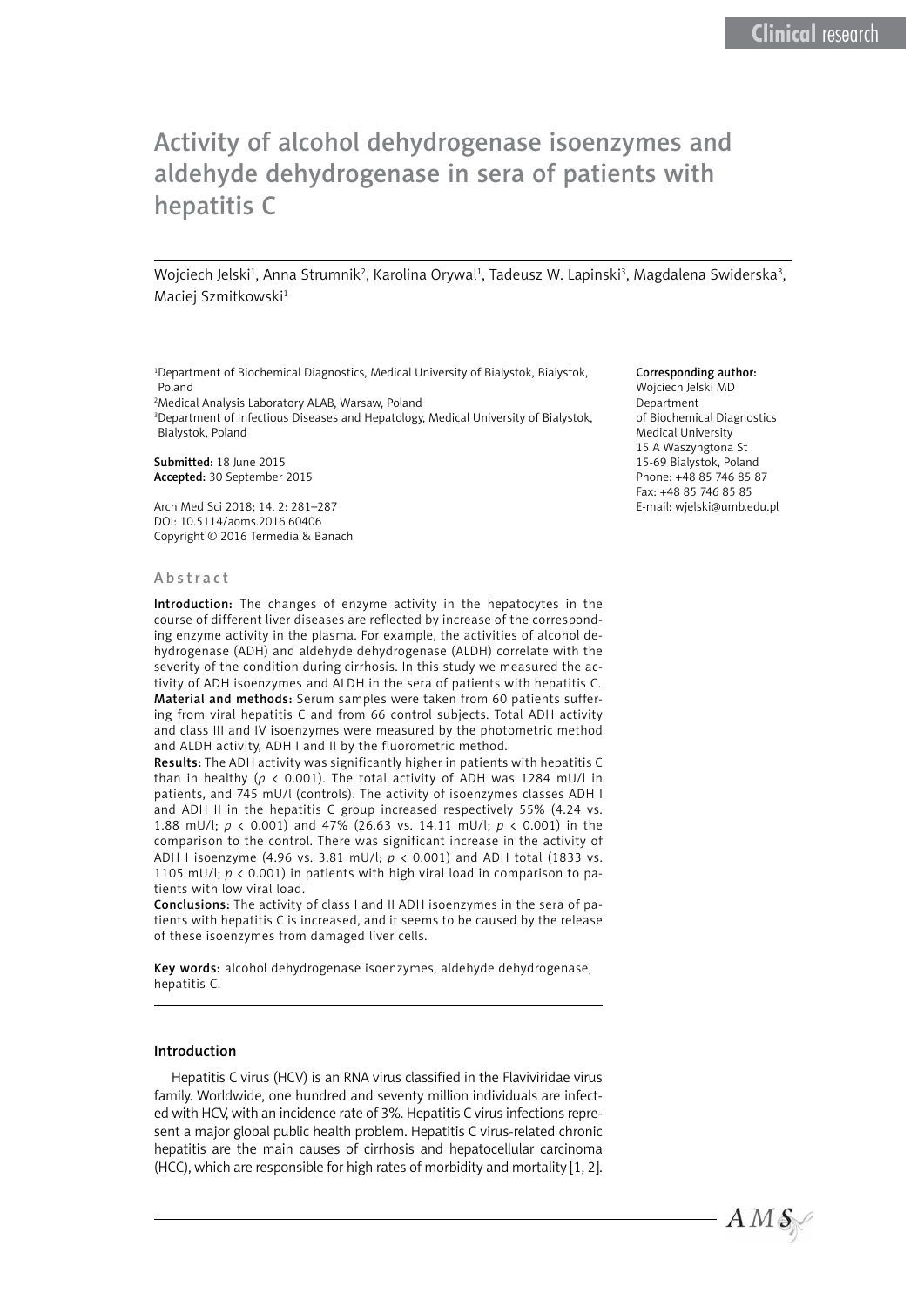It is commonly accepted that cellular injury and necrosis of hepatocytes leads to the release of cytoplasmic enzymes. According to the data obtained by Chrostek and Szmitkowski, the elevated serum activity of alcohol dehydrogenase (ADH) reflects damage of liver parenchymal cells, especially in the course of acute viral hepatitis B and cirrhosis [3, 4]. Their results demonstrate that the activity of ADH isoenzyme can be a useful marker of liver damage in the course of viral hepatitis B. Alcohol dehydrogenase and aldehyde dehydrogenase (ALDH) are principal enzymes catalyzing the conversion of ethanol to acetate. Alcohol dehydrogenase comprises a family of enzymes which has been grouped into several classes. In humans, the first two classes are mainly located in the liver cells. Class I ADH is the classical liver alcohol dehydrogenase, but it is also observed in lesser amounts in the gastrointestinal tract, lungs, and kidneys [5]. Class II isoenzyme of ADH is found only in the liver, whereas class III is present in all examined tissues [6]. Class IV ADH is expressed preferably in the upper part of the digestive tract [7]. In humans, liver aldehyde dehydrogenase exists as several isoenzymes which differ in their subcellular location and kinetic properties. These isoenzymes are usually divided into two broadly defined groups, cytosolic high  $K_m$  ALDH and mitochondrial low  $K_m$  ALDH, based on their Michaelis constant for acetaldehyde [8].

We hypothesize that the changed activities of ADH and ALDH in damaged hepatocytes in the course of chronic hepatitis C (CHC) are reflected in the plasma. In the present study, we investigated the effect of liver cell inflammation in hepatitis C on the serum activity of alcohol dehydrogenase isoenzymes and aldehyde dehydrogenase.

#### Material and methods

#### Patients

The protocol was approved by the Human Care Committee of the Medical University in Bialystok, Poland (approval no. R-I-002/572/2013). All patients gave informed consent for the examination.

Serum samples were taken for routine biochemical investigations from 60 patients suffering from viral hepatitis C (38 males and 22 females, mean age 44 years, range: 20–72 years) hospitalized in the Department of Infectious Diseases and Hepatology University Hospital, Medical University of Bialystok (Poland). Hepatitis was histopathologically confirmed in each case, with HCV infection diagnosed by molecular biology techniques (quantitative RT PCR for viral load determination) and sequence-specific RT PCR with reverse hybridization for genotype. Disease activity grade and fibrosis stage were quantitatively scored according to the METAVIR classification (grade 1 was found in 21 patients, grade 2 in 15 patients, grade 3 in 12 patients, and grade 4 in 12 patients). For the analysis patients were divided into two groups: 44 patients with genotype 1b and 16 patients with genotype 3a. Patients were stratified according to baseline viral load (31 patients with ≤ 600,000 IU/ ml and 29 patients with  $> 600,000$  IU/ml).

Patients were excluded if they had coinfection with human immunodeficiency virus or hepatitis B, or any other cause of liver disease. Alcohol consumption was assessed using a validated questionnaire. Before the examinations all patients had not consumed alcohol for almost 1 year.

The control group comprised 66 volunteers (36 men and 30 women, aged 25–70 years). The healthy controls were recruited from the same geographical location and ethnic populations as the patients and were not from the hospital. Control groups were selected from healthy community residents who attend the hospitals for routine physical check-ups at the Department of Preventive Medicine. Control subjects were volunteers and were defined as those with normal results of all physical and blood examinations. All persons of the control group drank alcohol occasionally and self-reported an intake of  $\langle 25 \rangle$  g of ethanol per week. None of them consumed any drug.

#### Biochemical assays

# Determination of total ADH activity

Total ADH activity was estimated by the photometric method with p-nitrosodimethylaniline (NDMA) as a substrate [9]. The reaction mixture (2 ml) contained 0.1 ml of serum and 1.8 ml of a 26 uM solution of substrate in 0.1 M of sodium phosphate buffer, pH 8.5 and 0.1 ml of a mixture containing 0.25 M *n*-butanol and 5 mM NAD. The reduction of NDMA was monitored at 440 nm on a Shimadzu UV/VIS 1202 spectrophotometer (Shimadzu Europa GmbH, Duisburg, Germany).

# Determination of total ALDH activity

ALDH activity was measured using the fluorogenic method based on the oxidation of 6-methoxy-2-naphthaldehyde to the fluorescent 6-methoxy-2 naphthoate [10]. The reaction mixture contained 60 µl of serum, 60 µl of substrate, 20  $\mu$ l of 11.4 mM NAD and 2.8 ml of 50 mM sodium phosphate buffer, pH 8.5. The mixture also contained 50 µl of a 12 mM solution of 4-methylpyrazole as a specific inhibitor of ADH activity. The fluorescence was read at an excitation wavelength of 310 nm and emission wavelength of 360 nm.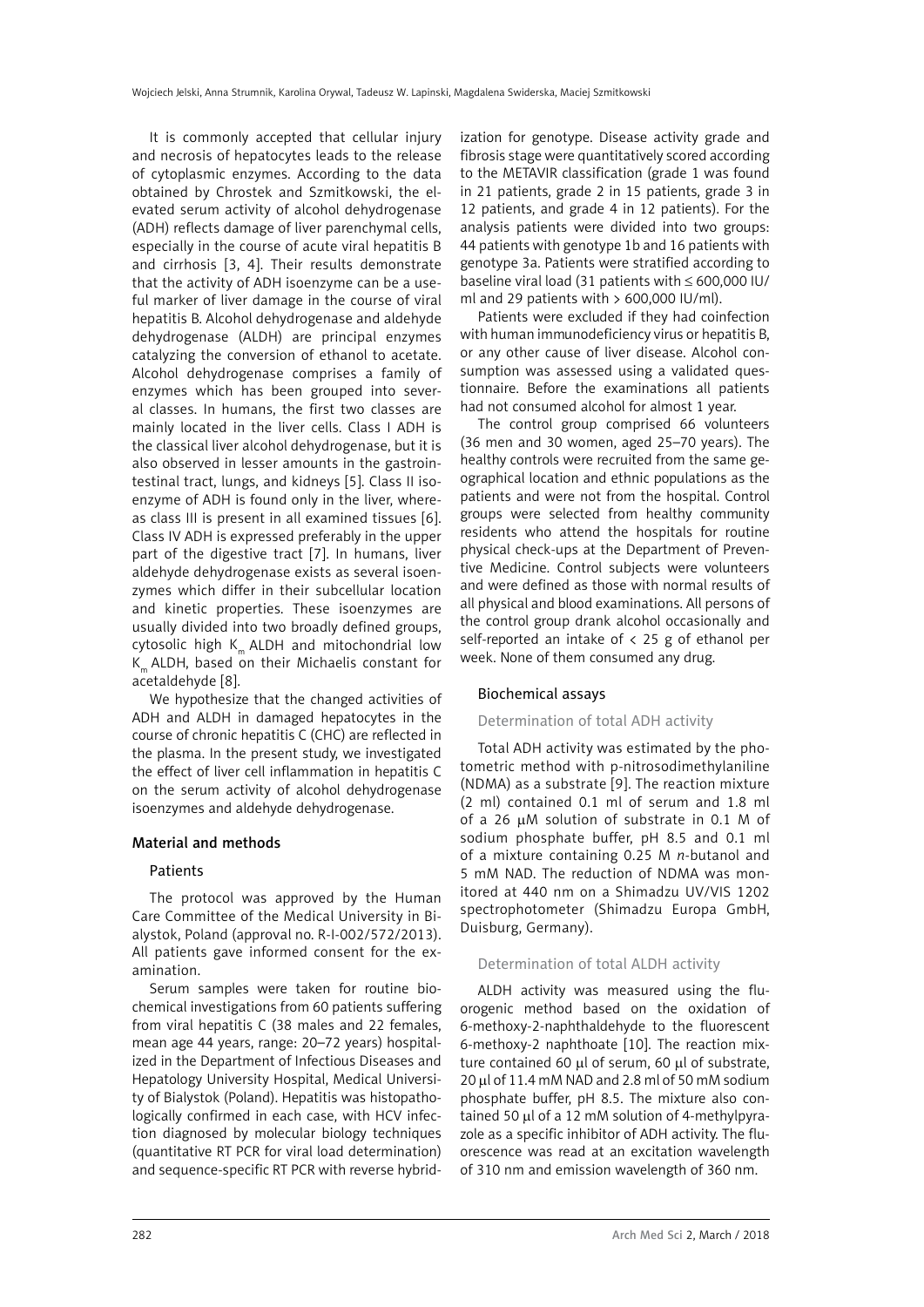#### Determination of class I and II ADH isoenzymes

Class I and II alcohol dehydrogenase isoenzyme activity was measured using fluorogenic substrates (4-methoxy-1-naphthaldehyde for class I and 6-methoxy-2-naphthaldehyde for class II) in a reduction reaction according to Wierzchowski *et al.* [11]. The assays were performed in a reaction mixture containing serum (60  $\mu$ l), substrate (150  $\mu$ l of 300  $\mu$ M), NADH (100  $\mu$ l of 1 mM) and 0.1 M of sodium phosphate buffer, pH 7.6 (2.69 ml) in conditions previously described [12]. The measurements were performed on a Shimadzu RF-5301 spectrofluorophotometer (Shimadzu Europa GmbH, Duisburg, Germany) at an excitation wavelength of 316 nm for both substrates and emission of 370 nm for class I and 360 nm for class II isoenzymes.

#### Determination of class III ADH isoenzyme

The assay mixture for class III alcohol dehydrogenase activity contained serum (100 ml), *n*-octanol as a substrate (31  $\mu$ l of 1 mM), NAD (240  $\mu$ l of 1.2 mM) in 0.1 M NaOH-glycine buffer, pH 9.6 [13]. The reduction of NAD was monitored at 340 nm and at 25°C on a Shimadzu UV/VIS 1202 spectrophotometer.

#### Determination of class IV ADH isoenzyme

The assay mixture for class IV alcohol dehydrogenase activity contained serum (50  $\mu$ l), *m*-nitrobenzaldehyde as a substrate of (132 ml of 80 μM), NADH (172 μl of 86 μM) in 0.1 M sodium phosphate buffer, pH 7.5 [14, 15]. The oxidation of NADH was monitored at 340 nm and at 25°C on a Shimadzu UV/VIS 1202 spectrophotometer.

### Statistical analysis

A preliminary statistical analysis ( $\chi^2$  test) revealed that the distribution of ADH and ALDH activities did not follow a normal distribution. Con-

sequently, Wilcoxon's test was used for statistical analysis. Data are presented as median, range and mean values. Statistically significant differences were defined as comparisons resulting in *p* < 0.05.

### Results

The activities of alcohol dehydrogenase, aldehyde dehydrogenase and isoenzymes of alcohol dehydrogenase in the sera are presented in Table I. The total activity of alcohol dehydrogenase was significantly higher in patients with hepatitis C than in healthy subjects (about 72%). The median total activity of ADH was 1284 mU/l in patients, and 745 mU/l in controls. The analysis of ALDH activity did not reveal a significant difference between the tested group and healthy controls.

The comparison of ADH isoenzyme activities showed a large difference for class I and II ADH. The median activity of these classes of isoenzymes in the hepatitis C group increased by about 125% (4.24 vs. 1.88 mU/l) and 89% (26.63 vs. 14.11 mU/l) respectively in the comparison to the control level. This increase was statistically significant ( $p < 0.001$ ). The other tested classes of ADH isoenzymes had higher activities in the serum of patients with hepatitis C, but the differences were not statistically significant in all patient groups  $(p > 0.05)$ .

The analysis of ADH, ALDH and ADH isoenzyme activities in the serum did not reveal significant differences between patients with hepatitis C virus genotype 1b and 3a (Table II).

Patients with a high baseline viral load (> 600 000 IU/ml) had a significantly higher total activity of alcohol dehydrogenase than patients with lower viraemia (Table III). Total ADH activity significantly differed between these groups and the control group. In contrast, the analysis of ALDH activity did not show a significant difference between patients with high viraemia, low viraemia and controls. Significantly higher class I ADH activity was found in the sera of patients with a high viral load (4.96 mU/l) in comparison to patients

| <b>Tested</b><br>group    | ADH I<br>Median<br>Range<br>Mean | ADH II<br>Median<br>Range<br>Mean | ADH III<br>Median<br>Range<br>Mean | <b>ADH IV</b><br>Median<br>Range<br>Mean | <b>ADH</b> total<br>Median<br>Range<br>Mean | <b>ALDH</b> total<br>Median<br>Range<br>Mean |
|---------------------------|----------------------------------|-----------------------------------|------------------------------------|------------------------------------------|---------------------------------------------|----------------------------------------------|
| Hepatitis C<br>$(n = 60)$ | 4.24<br>$1.14 - 0.53$<br>4.03    | 26.63<br>10.25-41.47<br>26.40     | 11.52<br>7.05-18.68<br>11.27       | 5.61<br>$2.86 - 11.98$<br>5.33           | 1284<br>392-2704<br>1233                    | 3.18<br>$1.62 - 6.85$<br>2.99                |
| Control<br>$(n = 66)$     | 1.88<br>$0.91 - 3.57$<br>1.71    | 14.11<br>5.44-21.05<br>13.72      | 11.15<br>$6.84 - 18.16$<br>10.88   | 5.22<br>$2.49 - 11.48$<br>5.08           | 745<br>318-2246<br>716                      | 2.93<br>$1.46 - 6.2$<br>2.84                 |
|                           | $p < 0.001*$                     | $p < 0.001*$                      | $p = 0.327$                        | $p = 0.473$                              | $p < 0.001*$                                | $p = 0.527$                                  |

Table I. Alcohol dehydrogenase and aldehyde dehydrogenase activity in sera of patients with hepatitis C

*ADH – alcohol dehydrogenase, ALDH – aldehyde dehydrogenase. Data are expressed as mU/l; \*statistically significant differences between groups, p – hepatitis C vs. control.*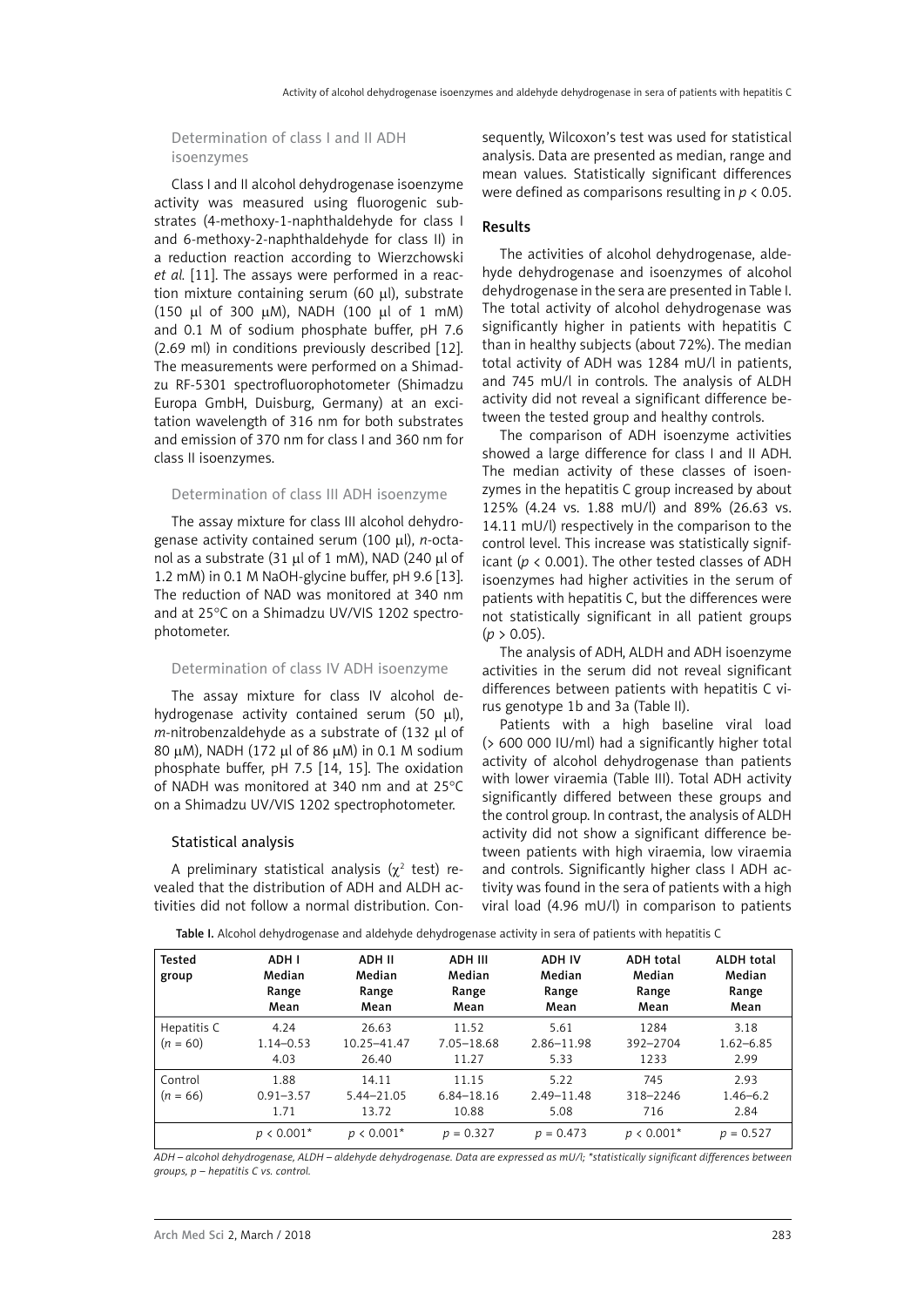Wojciech Jelski, Anna Strumnik, Karolina Orywal, Tadeusz W. Lapinski, Magdalena Swiderska, Maciej Szmitkowski

Table II. Alcohol dehydrogenase and aldehyde dehydrogenase activity in sera of patients with hepatitis C virus genotype 1b and 3a

| Tested<br>group           | ADH I<br>Median<br>Range<br>Mean | ADH II<br>Median<br>Range<br>Mean | ADH III<br>Median<br>Range<br>Mean | <b>ADH IV</b><br>Median<br>Range<br>Mean | <b>ADH</b> total<br>Median<br>Range<br>Mean | <b>ALDH</b> total<br>Median<br>Range<br>Mean |
|---------------------------|----------------------------------|-----------------------------------|------------------------------------|------------------------------------------|---------------------------------------------|----------------------------------------------|
| Genotype 1b<br>$(n = 44)$ | 4.31<br>$1.32 - 6.53$<br>4.12    | 26.86<br>10.62-41.47<br>26.61     | 11.77<br>$7.41 - 18.68$<br>11.38   | 5.74<br>$2.97 - 11.98$<br>5.53           | 1306<br>454-2704<br>1283                    | 3.29<br>1.78-6.85<br>3.14                    |
| Genotype 3a<br>$(n = 16)$ | 4.18<br>$1.14 - 6.04$<br>4.12    | 26.44<br>10.25-40.54<br>26.31     | 11.43<br>7.05-18.05<br>11.06       | 5.48<br>$2.86 - 11.60$<br>5.31           | 1275<br>392-2611<br>1248                    | 3.07<br>$1.62 - 6.22$<br>2.81                |
|                           | $p = 0.448$                      | $p = 0.548$                       | $p = 0.385$                        | $p = 0.426$                              | $p = 0.404$                                 | $p = 0.545$                                  |

*ADH – alcohol dehydrogenase, ALDH – aldehyde dehydrogenase. Data are expressed as mU/l; p – genotype 1b vs. genotype 3a.*

Table III. Alcohol dehydrogenase and aldehyde dehydrogenase activity in sera of patients with hepatitis C depending on viral load

| <b>Tested</b><br>group                                                                                                                                                                                                                                                                                                                                                                                                | ADH I<br>Median<br>Range<br>Mean | ADH II<br>Median<br>Range<br>Mean | ADH III<br>Median<br>Range<br>Mean | <b>ADH IV</b><br>Median<br>Range<br>Mean | <b>ADH</b> total<br>Median<br>Range<br>Mean | <b>ALDH</b> total<br>Median<br>Range<br>Mean |
|-----------------------------------------------------------------------------------------------------------------------------------------------------------------------------------------------------------------------------------------------------------------------------------------------------------------------------------------------------------------------------------------------------------------------|----------------------------------|-----------------------------------|------------------------------------|------------------------------------------|---------------------------------------------|----------------------------------------------|
| Viral load                                                                                                                                                                                                                                                                                                                                                                                                            | 4.96                             | 27.08                             | 11.88                              | 5.79                                     | 1833                                        | 3.35                                         |
| > 600 000 IU/ml                                                                                                                                                                                                                                                                                                                                                                                                       | $1.65 - 6.53$                    | 10.96-41.47                       | 7.46-18.68                         | $2.92 - 11.98$                           | 675-2704                                    | $1.83 - 6.85$                                |
| $(n = 29)$                                                                                                                                                                                                                                                                                                                                                                                                            | 4.68                             | 26.77                             | 11.60                              | 5.68                                     | 1746                                        | 3.16                                         |
| Viral load                                                                                                                                                                                                                                                                                                                                                                                                            | 3.81                             | 26.35                             | 11.36                              | 5.50                                     | 1105                                        | 3.11                                         |
| $\leq 600000$ IU/ml                                                                                                                                                                                                                                                                                                                                                                                                   | $1.14 - 6.08$                    | 10.25-41.01                       | 7.05-18.11                         | $2.86 - 11.35$                           | 392-2466                                    | $1.62 - 6.40$                                |
| $(n = 31)$                                                                                                                                                                                                                                                                                                                                                                                                            | 3.72                             | 26.416                            | 11.14                              | 5.28                                     | 1044                                        | 2.85                                         |
| Control<br>$(n = 66)$                                                                                                                                                                                                                                                                                                                                                                                                 | 1.88<br>$0.91 - 3.57$<br>1.71    | 14.11<br>5.44-21.05<br>13.72      | 11.15<br>$6.84 - 18.16$<br>10.88   | 5.22<br>$2.49 - 11.48$<br>5.08           | 745<br>318-2246<br>716                      | 2.93<br>$1.46 - 6.2$<br>2.84                 |
| $\mathcal{L} = \{ \mathbf{L} \mathbf{L} \mathbf{L} \mathbf{L} \mathbf{L} \mathbf{L} \mathbf{L} \mathbf{L} \mathbf{L} \mathbf{L} \mathbf{L} \mathbf{L} \mathbf{L} \mathbf{L} \mathbf{L} \mathbf{L} \mathbf{L} \mathbf{L} \mathbf{L} \mathbf{L} \mathbf{L} \mathbf{L} \mathbf{L} \mathbf{L} \mathbf{L} \mathbf{L} \mathbf{L} \mathbf{L} \mathbf{L} \mathbf{L} \mathbf{L} \mathbf{L} \mathbf{L} \mathbf{L} \mathbf{L} \$ | $p^a$ < 0.001*                   | $p^a$ < 0.001*                    | $p^a = 0.513$                      | $p^a = 0.438$                            | $p^a$ < 0.001*                              | $p^a = 0.512$                                |
|                                                                                                                                                                                                                                                                                                                                                                                                                       | $p^b$ < 0.001*                   | $p^b$ < 0.001*                    | $p^b = 0.365$                      | $p^b = 0.387$                            | $p^b$ < 0.001*                              | $p^b = 0.546$                                |
|                                                                                                                                                                                                                                                                                                                                                                                                                       | $p^{c}$ < 0.001*                 | $p^c = 0.285$                     | $p^c = 0.416$                      | $p^c = 0.422$                            | $p^{c}$ < 0.001*                            | $p^c = 0.453$                                |

*ADH – alcohol dehydrogenase, ALDH – aldehyde dehydrogenase. Data are expressed as mU/l. \*Statistically significant differences between groups, pª – viral load > 600 000 IU/ml vs. control, p<sup>b</sup> – viral load ≤ 600 000 IU/ml vs. control, p<sup>c</sup> – viral load > 600 000 IU/ml vs. viral load* ≤ *600 000 IU/ml.*

with a low load (3.81 mU/l). The ADH I and ADH II activity was significantly higher regardless of the viraemia compared with the control. The analysis of ADH III and IV activity did not show a significant difference between patients with high viraemia, low viraemia and control.

Having analyzed activity of particular ADH isoenzymes depending on the progression stage of the fibrosis (Table IV) significantly higher the ADH class I and II activities were found in the hepatitis C patients regardless of stage in comparison to the control group ( $p < 0.05$ ). Significantly higher ADH class I and II activities were found in the hepatitis C patients regardless of stage in comparison to the control group ( $p < 0.05$ ). The other isoenzymes did not exhibit any marked changes of activity among patients at various advancing stages of fibrosis. The serum level of total ADH activity was significantly higher in the tested group (each stage) than the control group. ALDH shows no significant difference in activity depending on the degree of liver damage.

# Discussion

In the last few years, considerable progress has been made in the knowledge of epidemiology and factors influencing the course of hepatitis C. Still, important efforts are needed for screening for early diagnosis in order to improve the treatment of patients with chronic hepatitis C [1]. Diagnostics of CHC in the early stage is usually difficult as the disease is normally asymptomatic. The majority of HCV-infected patients have no hepatic symptoms, whereas the extrahepatic manifestations may be the reason that they seek medical care and thus have a chance to be investigated, diagnosed and finally properly treated [16]. Therefore it is very important to find markers that detect hepatocellular damage as soon as possible, and for a long time there have been attempts to achieve this. Some authors have studied various substances as markers of hepatitis C. For example, Ciesla *et al.* reported that Met-enkephalin concentration measurement in the liver tissue seems to be a useful method for differentiation of stage 2 from stages 3 and 4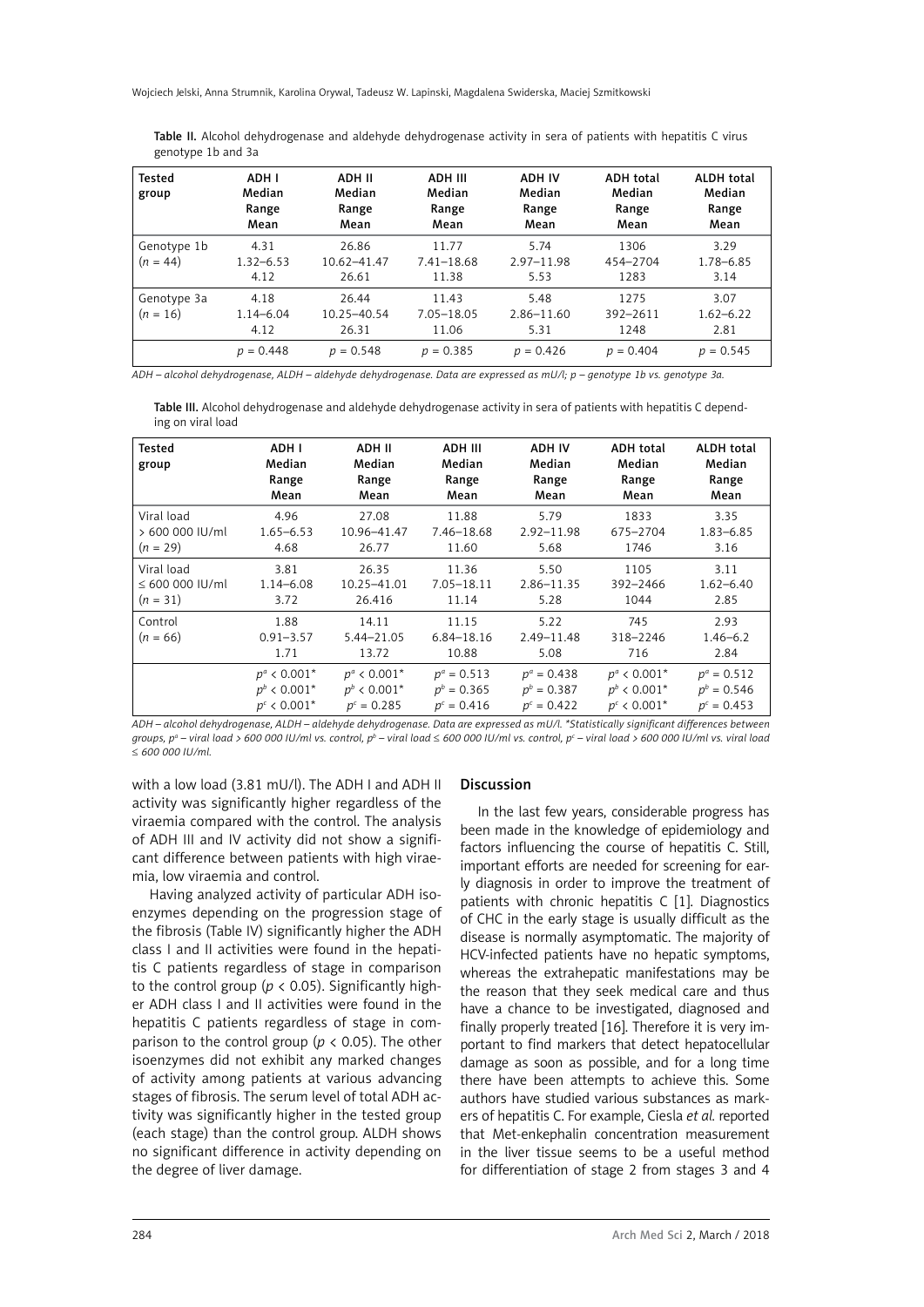| <b>Tested</b><br>group | ADH I<br>Median<br>Range<br>Mean                                       | <b>ADH II</b><br>Median<br>Range<br>Mean                               | ADH III<br>Median<br>Range<br>Mean                               | <b>ADH IV</b><br>Median<br>Range<br>Mean                         | <b>ADH total</b><br>Median<br>Range<br>Mean                            | <b>ALDH</b> total<br>Median<br>Range<br>Mean                     |
|------------------------|------------------------------------------------------------------------|------------------------------------------------------------------------|------------------------------------------------------------------|------------------------------------------------------------------|------------------------------------------------------------------------|------------------------------------------------------------------|
| Grade 1                | 4.01                                                                   | 26.13                                                                  | 11.28                                                            | 5.39                                                             | 1204                                                                   | 3.02                                                             |
| $(n = 21)$             | $1.14 - 5.74$<br>3.92                                                  | 10.25-39.84<br>25.77                                                   | $7.05 - 18.02$<br>11.01                                          | $2.86 - 11.17$<br>5.05                                           | 392-2526<br>1178                                                       | $1.62 - 6.25$<br>2.84                                            |
| Grade 2<br>$(n = 15)$  | 4.22<br>$1.55 - 6.08$<br>4.16                                          | 26.39<br>10.84-40.08<br>26.18                                          | 11.46<br>7.48-18.30<br>11.22                                     | 5.52<br>3.09-11.46<br>5.44                                       | 1256<br>467-2612<br>1240                                               | 3.15<br>$1.81 - 6.64$<br>3.06                                    |
| Grade 3<br>$(n = 12)$  | 4.35<br>$1.82 - 6.41$<br>4.28                                          | 26.65<br>11.21-41.13<br>26.47                                          | 11.60<br>7.66-18.47<br>11.46                                     | 5.75<br>$3.40 - 11.69$<br>5.62                                   | 1291<br>488-2674<br>1265                                               | 3.33<br>$1.90 - 6.68$<br>3.20                                    |
| Grade 4<br>$(n = 12)$  | 4.46<br>$1.95 - 6.53$<br>4.37                                          | 26.89<br>11.66-41.47<br>26.74                                          | 11.81<br>$8.12 - 18.68$<br>11.76                                 | 5.83<br>3.99-11.98<br>5.71                                       | 1315<br>544-2704<br>1296                                               | 3.36<br>$1.94 - 6.85$<br>3.28                                    |
| Control<br>$(n = 66)$  | 1.88<br>$0.91 - 3.57$<br>1.71                                          | 14.11<br>5.44-21.05<br>13.72                                           | 11.15<br>$6.84 - 18.16$<br>10.88                                 | 5.22<br>$2.49 - 11.48$<br>5.08                                   | 745<br>318-2246<br>716                                                 | 2.93<br>$1.46 - 6.2$<br>2.84                                     |
|                        | $p^a$ < 0.001*<br>$p^b$ < 0.001*<br>$p^{c}$ < 0.001*<br>$p^d$ < 0.001* | $p^a$ < 0.001*<br>$p^b$ < 0.001*<br>$p^{c}$ < 0.001*<br>$p^d$ < 0.001* | $p^a = 0.426$<br>$p^b = 0.387$<br>$p^c = 0.312$<br>$p^d = 0.285$ | $p^a = 0.417$<br>$p^b = 0.343$<br>$p^c = 0.465$<br>$p^d = 0.335$ | $p^a$ < 0.001*<br>$p^b$ < 0.001*<br>$p^{c}$ < 0.001*<br>$p^d$ < 0.001* | $p^a = 0.558$<br>$p^b = 0.514$<br>$p^c = 0.443$<br>$p^d = 0.422$ |

Table IV. Alcohol dehydrogenase and aldehyde dehydrogenase activity in sera of patients with hepatitis C depending on fibrosis stage

*ADH – alcohol dehydrogenase, ALDH – aldehyde dehydrogenase. Data are expressed as mU/l, \*statistically significant differences between*  groups, pª – stage 1 vs. control, pʰ – stage 2 vs. control, pˁ – stage 3 vs. control, pª – stage 4 vs. control.

of severe liver fibrosis [17]. The changes in enzyme activity in the damaged hepatocytes during the course of different liver diseases are reflected by an increase in the corresponding enzyme activity in the plasma. In this study we found that the serum total alcohol dehydrogenase activity changed in the course of hepatitis C. The increase of total ADH activity was positively correlated with ADH I and ADH II, so the cause of the increase of total ADH in the course of this disease is an elevation of class I and II ADH isoenzymes. ADH I is also present in the gastrointestinal tract, kidneys and lungs, but up to 95% of this activity is found in the liver. Class II ADH is detected only in the hepatocytes. So, the elevated activity of ADH I and ADH II seems to be caused by the isoenzymes released from inflamed altered liver cells. The changes in activities of other ADH isoenzymes were not significant in the serum of patients with hepatitis C. Aldehyde dehydrogenase is present in the liver, although the activity of ALDH seems to be disproportionally low compared to ADH activity. The serum levels of aldehyde dehydrogenase were not significantly higher in patients with HCV infection in comparison to the healthy group. The reason for this difference in expression of ADH and ALDH in CHC may be disproportionately low ALDH activity in the liver compared to the activity of ADH and ALDH with subcellular localization in the mitochondria. The half-lives of ADH and ALDH in the serum are about 26 and 22 h respectively [18].

A very interesting issue is the possible influence of viral factors such as genotype and baseline vi-

ral load on the activity of enzymes in the serum. In eastern and southern Europe, mainly type 1b occurs. In Poland, according to a study in groups of adult patients and asymptomatic carriers, the most commonly detected genotype is 1b, 3a is detected rarely, and other genotypes of the virus are detected in individual cases [19]. In this study the genotype of the virus did not have an effect on the activity of tested enzymes. We found that the activity of ADH and ALDH in serum of patients with genotype 1b did not differ from that of patients with genotype 3a, while the viral load had a significant effect on the activity of alcohol dehydrogenase. High viraemia is defined differently by various authors, with the most widely applied consensus being a plasma virus load of > 600 000 IU/ ml [20, 21]. In our study we also adopted this level of viral load as the cut-off point. In our analysis, we found that the baseline viral load significantly affects the ADH I activity and total activity of alcohol dehydrogenase. ADH II activity did not change depending on the level of viraemia, although it was significantly higher in patients with HCV infection compared to the control group. Further multiplication of the virus does not cause an increase in the activity of this isoenzyme. This may indicate that ADH II is released faster and earlier than class I. Moreover, HCV is not only a hepatotropic pathogen; thus in the serum of patients with a high viral load ADH I may be derived from other organs [22]. Another explanation may be the fact that viruses can stimulate modification of occurring proteins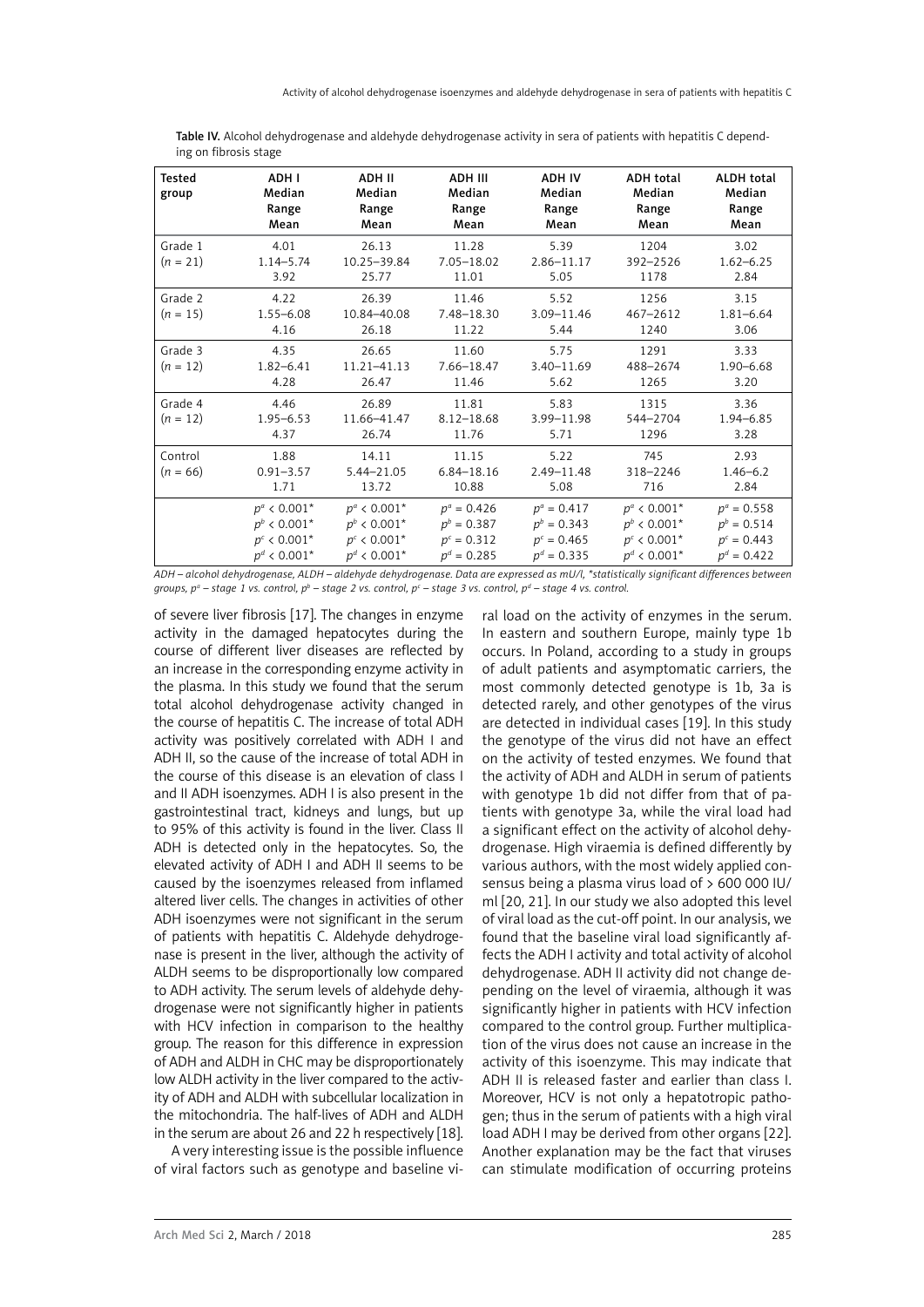or production of completely new enzymatic proteins similar to ADH I [23].

All noxious agents that chronically act on the liver and damage hepatic cells may eventually cause chronic hepatitis, which may in turn lead to progression of fibrosis. HCV infection is also a cause of progressive fibrosis of liver tissue. Viral hepatitis C accompanied by cellular injury and necrosis leads to the release of cytoplasmic enzymes such as ADH. This study showed that the activity of class I and II alcohol dehydrogenase in CHC increased in parallel with the development of the disease. We have observed a tendency towards an increase of the total ADH activity together with the progression of the hepatitis C. The other markers of liver lesions (bilirubin concentration, activities of aminotransferases) were also significantly elevated. The median concentration of total bilirubin was 3.95 mg/dl in patients, and 0.65 mg/dl in controls. The median activity of alanine transaminase and aspartate transaminase was respectively 360 U/l and 610 U/l in the serum of patients with hepatitis C and 26 U/l and 20 U/l in healthy controls. The activity of both transaminases and alcohol dehydrogenase correlate well with the severity of the conditions, and regular monitoring can be a diagnostic marker of hepatic cell damage during chronic hepatitis C.

The results in the present paper are similar to other studies performed in various liver diseases. For example, Chrostek and Szmitkowski found much higher ADH I and II isoenzyme activity in the sera of patients with acute viral hepatitis B [3]. They also observed that only serum activity of class I alcohol dehydrogenase was significantly higher in chronic hepatitis B than in controls [24]. The comparison of total alcohol dehydrogenase activity in the sera of alcoholics and non-alcoholic cirrhotic patients indicates similar changes in both cases, with an evident elevation of class I and total enzyme activity [4, 25]. In our previous study we found that activity of class I alcohol dehydrogenase isoenzymes and total ADH activity was elevated in the serum of patients with metastatic liver cancer. ADH I was significantly higher in the sera of patients with metastatic tumours than in those with primary cancers [26].

In conclusion, our data indicate that the increase of the activity of class I and II alcohol dehydrogenase isoenzyme in the sera of patients with HCV infection seems to be caused by the release of this isoenzyme from damaged liver cells.

#### Conflict of interest

The authors declare no conflict of interest.

#### References

1. Marcellin P. Hepatitis B and hepatitis c in 2009. Liver Intern 2009; 29: 1-8.

- 2. Tahan V, Ozdogan O, Tozun N. Epidemiology of viral hepatitis in the Mediterranean Basin. Anal Acad Med Bial 2003; 48: 11-7.
- 3. Chrostek L, Szmitkowski M. Serum class I and II alcohol dehydrogenase activity during the course of viral hepatitis. Eur J Clin Chem Clin Biochem 1995; 33: 825-9.
- 4. Chrostek L, Szmitkowski M. Human alcohol dehydrogenase isoenzyme activity in the sera of non-alcoholic liver cirrhotic patients. Eur J Clin Chem Clin Biochem 1996; 34: 801-4.
- 5. Maly IP, Toranelli M, Sasse D. Distribution of alcohol dehydrogenase isoenzymes in human liver acinus. Histochem Cell Biol 1999; 111: 391-7.
- 6. Jelski W, Szmitkowski M. Alcohol dehydrogenase (ADH) and aldehyde dehydrogemase (ALDH) in the cancer diseases. Clin Chim Acta 2008; 395: 1-5.
- 7. Jelski W, Chrostek L, Szmitkowski M, Laszewicz W. Activity of class I, II, III, and IV alcohol dehydrogenase isoenzymes in human gastric mucosa. Dig Dis Sci 2002; 47: 1554-7.
- 8. Goedde HW, Agarwal DP. Polymorphism of aldehyde dehydrogenase and alcohol sensitivity. Enzyme 1987; 37: 29-44.
- 9. Skursky L, Kovar J, Stachova M. A sensitive assay for alcohol dehydrogenase activity in blood serum. Anal Biochem 1979; 89: 65-71.
- 10. Jelski W, Mroczko B, Szmitkowski M. The diagnostic value of alcohol dehydrogenase (ADH) isoenzymes and aldehyde dehydrogenase (ALDH) measurement in the sera of colorectal cancer patients. Dig Dis Sci 2010; 55: 2953-7.
- 11. Wierzchowski J, Dafeldecker WP, Holmquist B, Vallee BL. Fluorimetric assay for isozymes of human alcohol dehydrogenase. Anal Biochem 1989; 178: 57-62.
- 12. Jelski W, Kozlowski M, Laudanski J, Niklinski J, Szmitkowski M. The activity of class I, II, III, and IV alcohol dehydrogenase (ADH) isoenzymes and aldehyde dehydrogenase (ALDH) in esophageal cancer. Dig Dis Sci 2009; 54: 725-30.
- 13. Koivusalo M, Baumann M, Uotila L. Evidence for the identity of glutathione-dependent formaldehyde dehydrogenase and class III alcohol dehydrogenase. FEBS Lett 1989; 257: 105-9.
- 14. Dohmen K, Baraona E, Ishibashi H, et al. Ethnic differences in gastric sigma-alcohol dehydrogenase activity and ethanol first pass metabolism. Alcohol Clin Exp Res 1996; 20: 1569-76.
- 15. Jelski W, Łaniewska-Dunaj M, Strumnik A, Szmitkowki M. The alcohol dehydrogenase isoenzyme alcohol dehydrogenase IV as a candidate marker of Helicobacter pylori infection. Arch Med Sci 2014; 10: 951-5.
- 16. Zarebska-Michaluk DA, Lebensztejn DM, Kryczka W, Skiba E. Extrahepatic manifestations associated with chronic hepatitis C infections in Poland. Adv Med Sci 2010; 55: 67-73.
- 17. Ciesla A, Mach T, Pierzchala-Koziec K, Skwara P, Szczepański W. Met-enkephalin in the liver as a marker of hepatocellular damage in chronic viral hepatitis type B and C. Adv Med Sci 2006; 51: 261-4.
- 18. Matsumoto M, Cyganek I, Sanghani PC, Cho WK, Liangpunsakul S, Crabb DW. Ethanol metabolism by HeLa cells transduced with human alcohol dehydrogenase isoenzymes: control of the pathway by acetaldehyde concentration. Alcohol Clin Exp Res 2011; 35: 28-38.
- 19. Cocquerel L, Wychowski C, Minner F, Penin F, Dubuisson J. Charged residues in the transmembrane domains of hepatitis C virus glycoproteins play a major role in